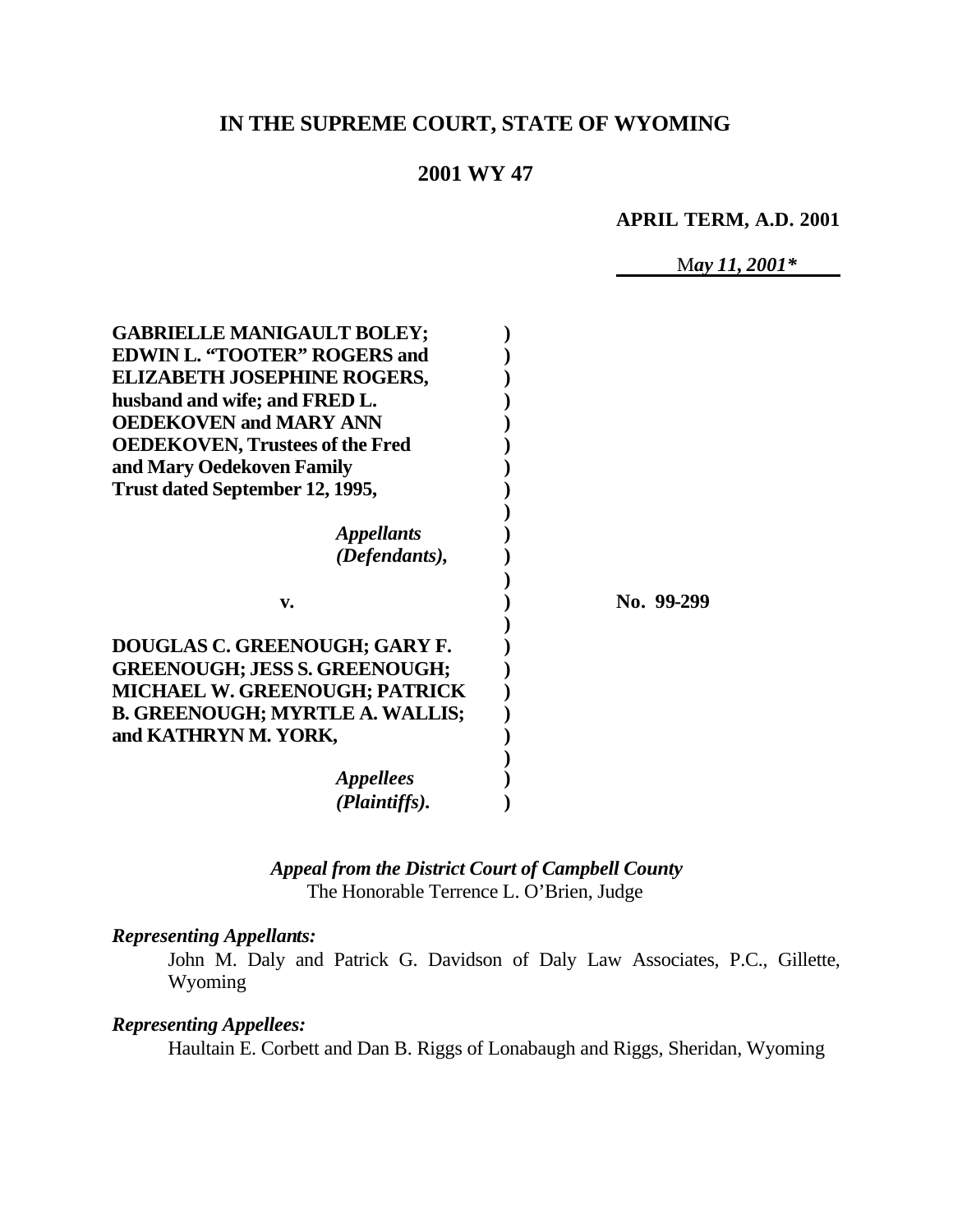**Before LEHMAN, C.J., and GOLDEN, HILL, and KITE, JJ.**

\*This case was originally assigned to Justice Thomas on August 21, 2000, for the rendering of a proffered majority opinion. The case was reassigned to Justice Kite on February 5, 2001.

**NOTICE: This opinion is subject to formal revision before publication in Pacific Reporter Third. Readers are requested to notify the Clerk of the Supreme Court, Supreme Court Building, Cheyenne, Wyoming 82002, of any typographical or other formal errors so that correction may be made before final publication in the permanent volume.**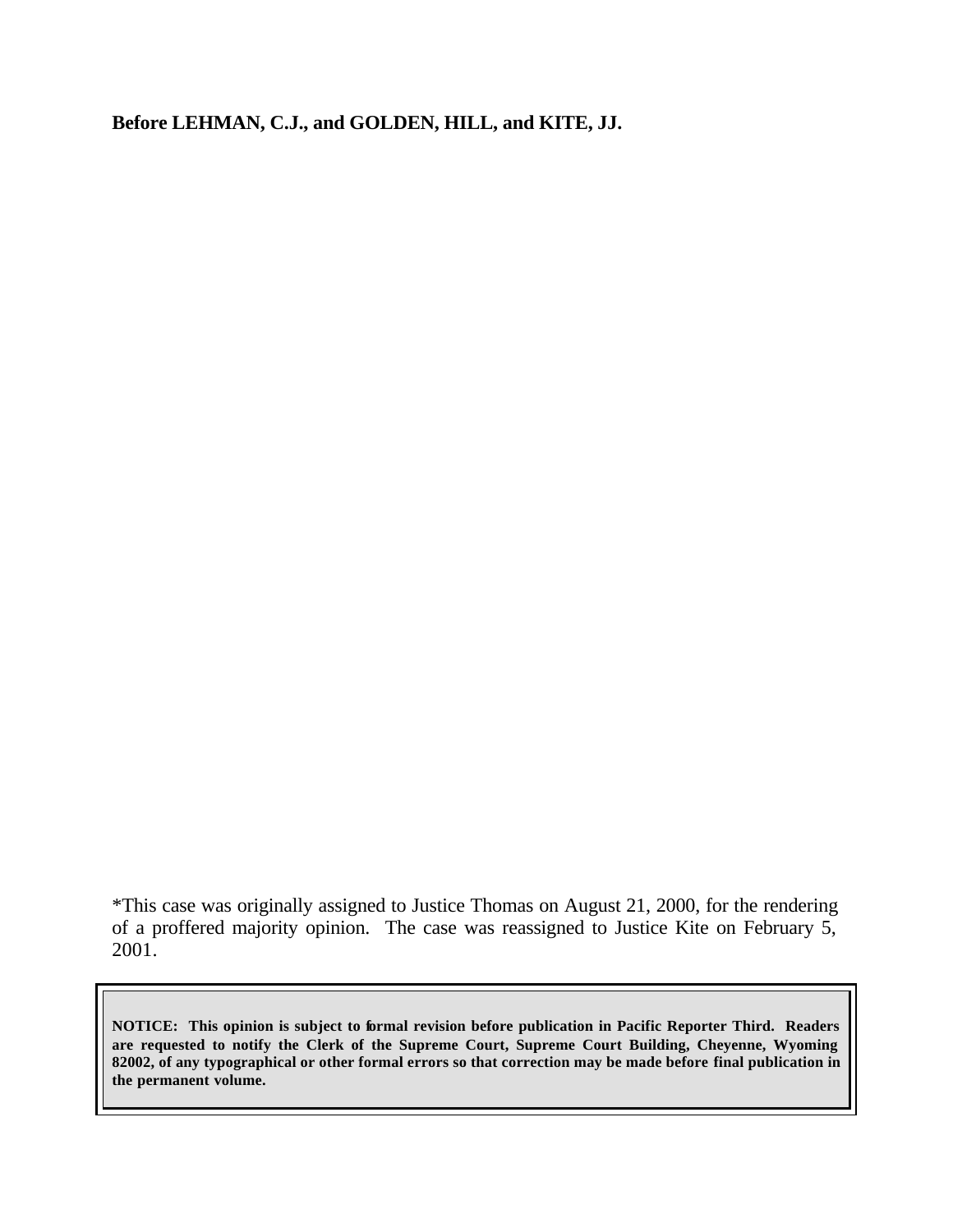KITE, Justice.

[¶1] When oil was discovered on ranch property owned by Frank and Doris Greenough (the Greenoughs), they sought to share that benefit by conveying royalty interests to their children. The resulting seventy-seven separate assignments each used the terms "royalty interest" and "over-riding royalty," *inter alia*, in reference to the nature of the interest transferred. Thirty years later, subsequent purchasers of various tracts in the ranch property disputed the Greenough children's royalty interests. They claimed the interests assigned were not perpetual nonparticipating royalty interests. The appellants relied exclusively on the use of the term "over-riding royalty" in the assignment documents and the contemporary definition of that technical term to contend the assignments transferred only an overriding royalty on leases in existence at the time of the conveyance. They argued the assignments were void, *ab initio*, because the Greenoughs held no leaseholds or overriding interests at the time of conveyance and, therefore, had nothing to convey. The district court entered summary judgment in favor of the Greenough children. We affirm because the assignments, on their face, permit no other interpretation than that which passes perpetual nonparticipating royalty interests.

#### **ISSUES**

[¶2] The appellants articulate three issues:

1. Did the District Court err in determining that the Greenoughs' Assignments of Royalty conveyed a perpetual royalty interest to the Appellees?

2. Did the District Court err in determining that the Greenoughs' Assignments of Royalty were doubtful and uncertain, so as to allow the extrinsic evidence as to the intent of the Greenoughs in making their assignments?

3. Did the District Court err in granting the Plaintiffs' (Appellees') Motion for Summary Judgment?

The appellees state essentially the same issues:

A. Did the trial court correctly rule that the Assignments of Royalty conveyed perpetual royalty interests that were applicable to existing and subsequent leases of the underlying mineral estate?

B. Was the trial court correct in considering extrinsic evidence as to the facts and circumstances surrounding the execution of the Assignments of Royalty?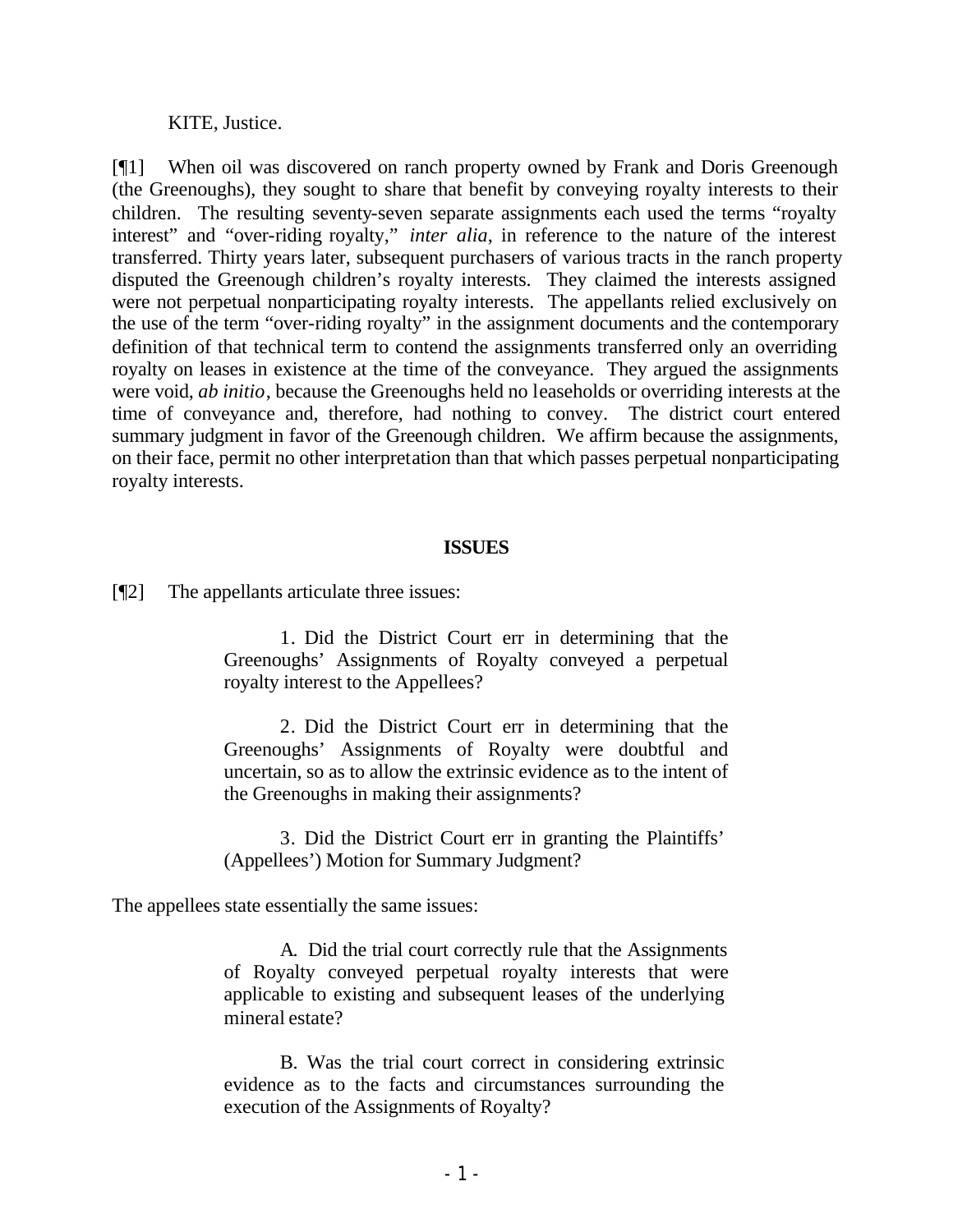C. Did the trial court correctly rule that there were no genuine issues as to material fact and that the interpretation of the Assignments of Royalty was a question of law for the court to decide?

#### **FACTS**

[¶3] In the 1960s, the Greenoughs owned a fee interest in surface and mineral rights to approximately one hundred sections of land in northern Campbell County near Recluse. In 1967, a commercial quantity of oil was discovered on the Greenough ranch. Between November 28, 1967, and January 15, 1969, the Greenoughs executed and delivered to their children, the appellees, seventy-seven different documents, each entitled "Assignment of Royalty."

[¶4] Each assignment recites that the consideration therefor is the "[l]ove and affection" of the receiving child, and each assignment specifies that it "is intended as a gift" for that named child. Each assignment further recites that the Greenoughs

> do hereby SELL, ASSIGN, SET OVER, TRANSFER and CONVEY . . . all right title and interest in, of and to **EXECUTE:** Percent (2004) of all the oil, gas and other hydrocarbon substances produced and saved from the following described lands . . . .

Each assignment is for either one-half of one percent or one percent of the oil, gas, and other hydrocarbons produced from one of eleven tracts of land within the Greenough ranch. The net effect of those seventy-seven separate documents was to convey to each of the Greenough children a shared seven percent interest in the oil produced from some of those eleven tracts and a three and a half percent interest in the remaining tracts. Each habendum clause is identical:

> TO HAVE AND TO HOLD said royalty interest unto said assignee, [his] heirs, successors and assigns as above set forth; the said oil, gas and other hydrocarbon substances so produced and saved from said land to be delivered free of cost to assignee, his successors or assigns, in the pipe line or pipe lines serving said premises or into tanks erected for the purpose of storing said products, together with the rights, privileges and benefits derived therefrom. Assignors covenant and agree that they have lawful right to sell and convey said royalty, and that they will warrant and defend the title to the same.

Each assignment also contains the following language: "This is an OVER-RIDING royalty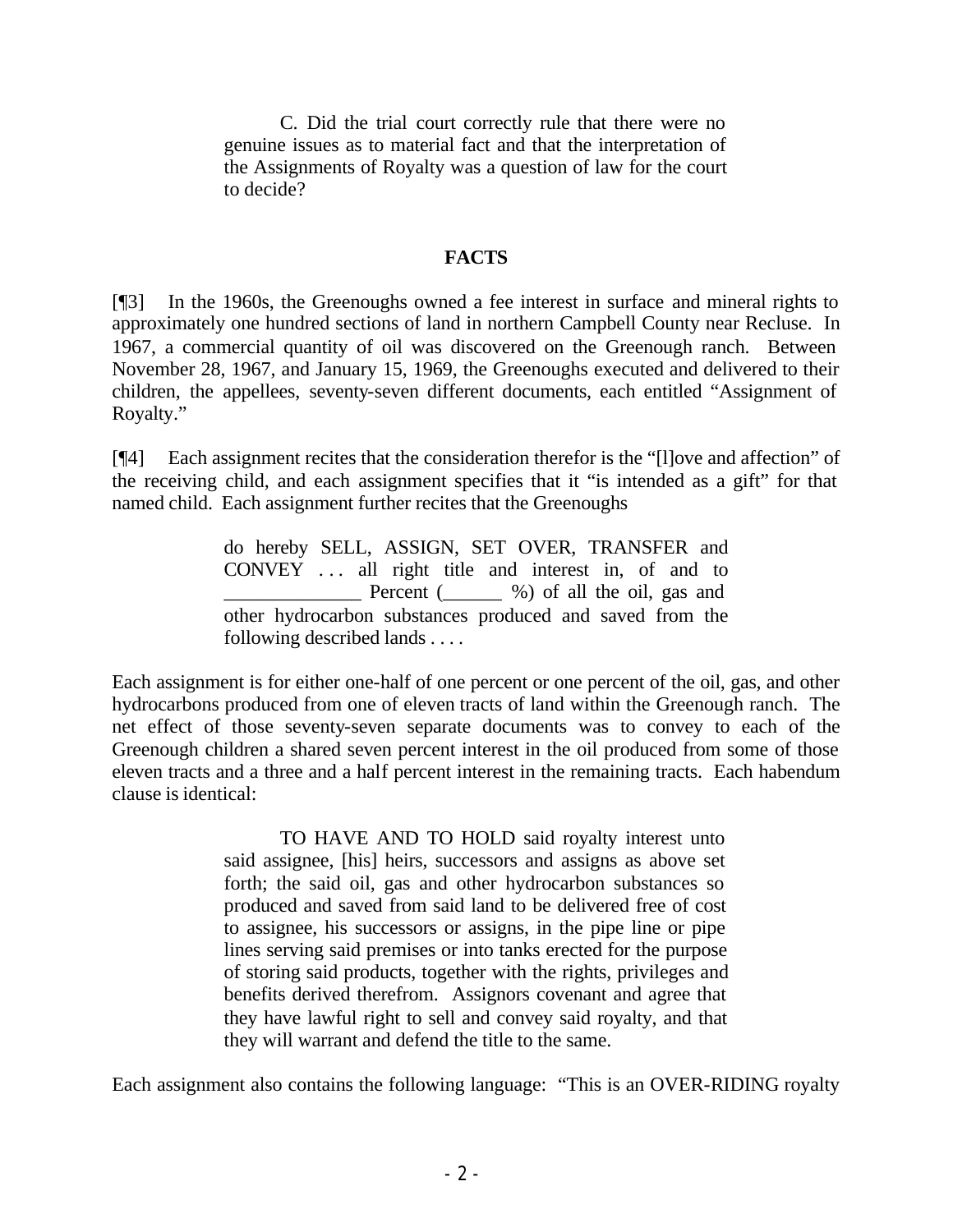conveyed by assignors and accepted by assignee subject to the terms of the lease, leases, operating agreement and operating agreements now held by assignors covering said lands."

[¶5] Notwithstanding the foregoing language, the parties agree that the Greenoughs did not own leasehold interests in any of the lands described in the assignments and did not possess overriding royalty interests in any of the lands. Nor did they possess any overriding royalty interests as a lessee.

[¶6] In 1974, the Greenoughs sold their ranch to the TR Ranch Limited Liability Company (TR Ranch), reserving certain mineral interests but conveying the remainder to the purchaser. It is not contested that the Greenough children's interests were recorded or that those children received royalty payments from all the lands covered by the assignments from 1967 to 1998 because of the assignments. Nothing in the record suggests that either the parents or the children questioned the nature or scope of the royalty interest granted during the thirtyone years after the assignments were made. In 1995, TR Ranch conveyed portions of the ranch to Edwin and Elizabeth Rogers. In 1996, TR Ranch conveyed the balance of the ranch to Gabrielle Manigault Boley who, in turn, conveyed a portion of the land to the Oedekoven Trust. Each of the foregoing transactions conveyed lands burdened by the assignments.

[¶7] In early 1998, the Boley No. 31-36 Well was drilled and completed. A portion of the spacing unit for this well was subject to the Greenough children's assignments. The well operator obtained a Drilling Title Opinion and a Division Order Title Opinion, both of which concluded the author could not determine whether the assignments to the Greenough children were intended to be perpetual royalty interests or were limited to any oil and gas leases in effect at the time of the assignments. The operator was thus advised to hold royalties in suspense pending resolution of the meaning of the assignments.

[¶8] Faced with the first interruption of royalty payments in thirty years, the Greenough children sought a declaratory judgment as to their interests in production from the lands subject to the assignments. They bolstered their position with their own affidavits in addition to affidavits from their mother (their father had died in the interim) and the attorney who drafted the assignments, which provided some factual background for the assignments and the subjective intent of the assignors to pass perpetual nonparticipating royalties to the children. The appellants, however, took the position that, because the assignments used the term "over-riding royalty" and the Greenoughs held neither leaseholds nor overriding royalty interests in any of the subject lands, the assignments were, as a matter of law, either limited to any leases that were outstanding at the time or void, *ab initio.*

[¶9] The district court found the assignments were intended to transfer perpetual royalty interests in the described lands which were not limited to the duration of any particular lease but instead were applicable to existing and subsequent leases of the underlying mineral interests. This appeal timely followed.

# **STANDARD OF REVIEW**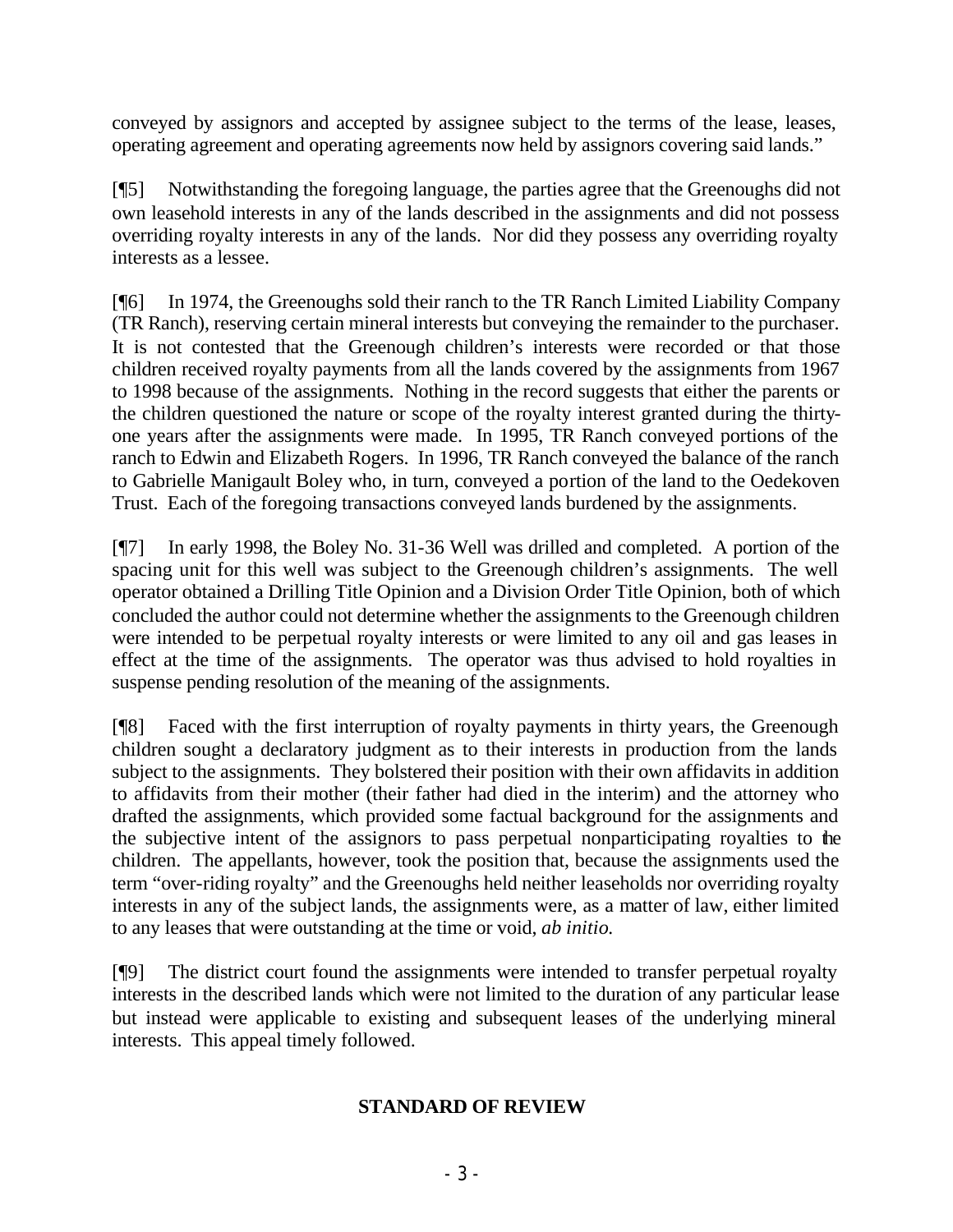[¶10] This court has concisely stated the standard of review for summary judgment in contract litigation as follows:

> A summary judgment is appropriate in litigation when there are no genuine issues of material fact and the prevailing party is entitled to judgment as a matter of law. In contract litigation, when the terms of the agreement are unambiguous, the interpretation is a question of law, and a summary judgment is appropriate because there is no genuine issue of material fact. Whether a contract is ambiguous is a question of law for the reviewing court. We review questions of law *de novo* without affording deference to the decision of the district court.

> According to our established standards for interpretation of contracts, the words used in the contract are afforded the plain meaning that a reasonable person would give to them. When the provisions in the contract are clear and unambiguous, the court looks only to the "four corners" of the document in arriving at the intent of the parties. In the absence of any ambiguity, the contract will be enforced according to its terms because no construction is appropriate.

*Amoco Production Company v. EM Nominee Partnership Company*, 2 P.3d 534, 539-40 (Wyo. 2000) (citations omitted); *see also Burbank v. Wyodak Resources Development Corp.*, 11 P.3d 943, 946-47 (Wyo. 2000).

[¶11] Assignments are contracts and are construed according to the rules of contract interpretation. *Wolter v. Equitable Resources Energy Company, Western Region*, 979 P.2d 948, 951 (Wyo. 1999). The determination of the parties' intent is our prime focus in interpreting or construing a contract. *Id.* If an agreement is in writing and its language is clear and unambiguous, the parties' intention is to be secured from the words of the agreement. *Id*.; *Moncrief v. Louisiana Land and Exploration Company*, 861 P.2d 516, 524 (Wyo. 1993). When the agreement's language is clear and unambiguous, we consider the writing as a whole, taking into account relationships between various parts. *Moncrief*, 861 P.2d at 524. In interpreting unambiguous contracts involving mineral interests, we have consistently looked to surrounding circumstances, facts showing the relations of the parties, the subject matter of the contract, and the apparent purpose of making the contract. *Cheyenne Mining and Uranium Company v. Federal Resources Corporation*, 694 P.2d 65, 70 (Wyo. 1985); *Dawson v. Meike*, 508 P.2d 15, 18 (Wyo. 1973).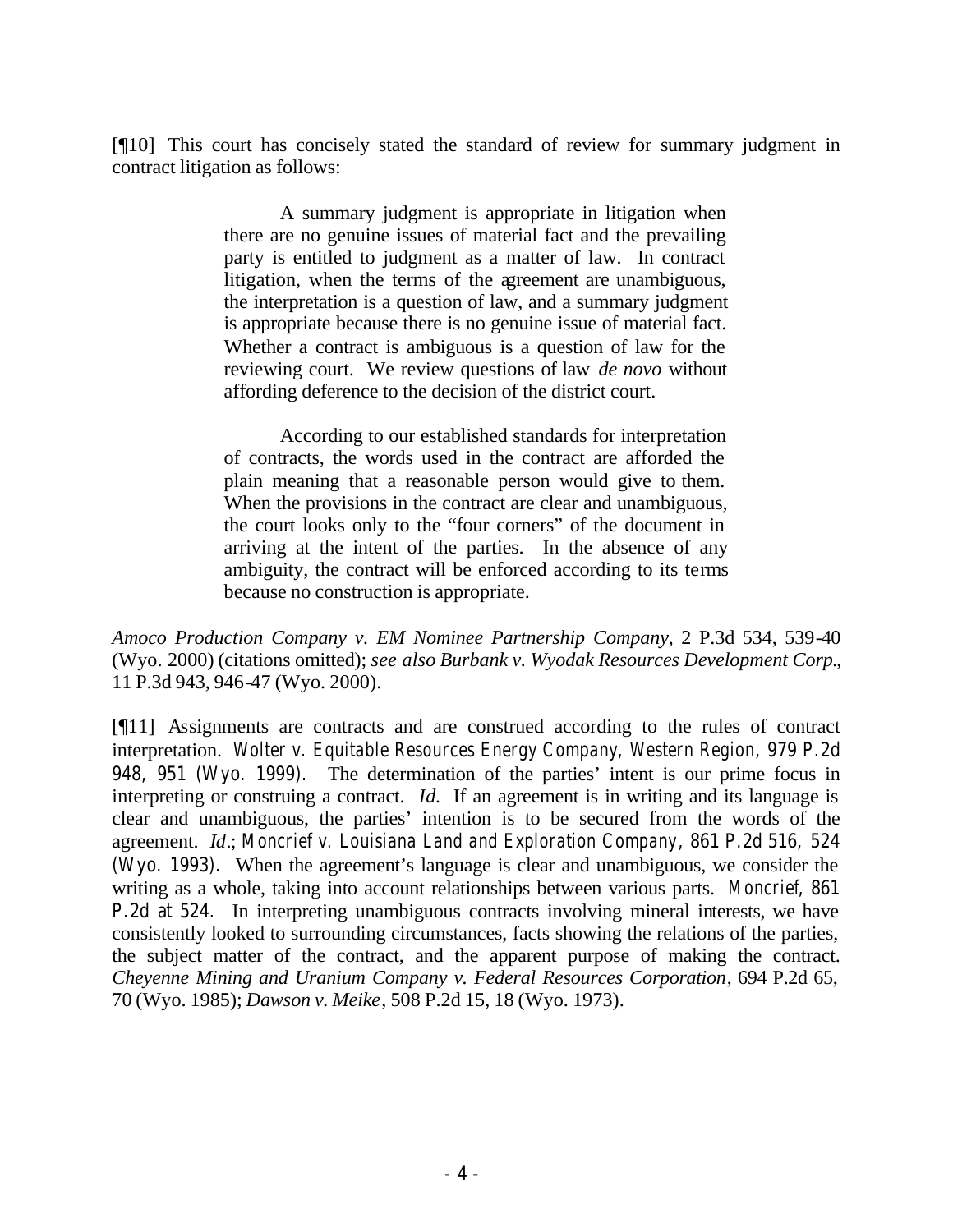### **DISCUSSION**

[¶12] As an initial matter, we note both parties requested summary judgment and contended that no material issues of fact existed to be tried. The appellants do object to the affidavits as extrinsic evidence purporting to provide the grantors' subjective intent at the time of the assignments. The record indicates the district court did not rely on the affidavits finding them self-serving, judgmental, and not entitled to much weight. We conclude the assignments are unambiguous on their face and consideration of the affidavits would have been, therefore, inappropriate.

[¶13] The parties agree that, when the Greenoughs made the assignments which are the subject of this appeal, they owned in fee approximately 64,000 acres of surface and mineral estates, although they did not specifically possess leaseholds or overriding royalties. The assignments were made immediately after the first discovery of oil and gas on the lands and had the stated purpose of providing the grantors' children with a gift. At the time of the assignments, a portion of the lands was subject to leases. The record does not contain sufficient evidence to determine the exact extent, terms, and expiration dates of the multitude of leases that have existed on this property. Given the size of the ranch and the extent of oil and gas activity over thirty years, it is safe to presume that some leases were held by production and others expired by their terms with new leases being issued. The children continued to receive royalty payments on all leases.

[¶14] Examination of the language employed in the assignments offers guidance as to the appropriate interpretation. Each assignment purports to transfer a percentage of "all the oil, gas and other hydrocarbon substances produced and saved from the .. . described lands." We have construed instruments which employ the language "oil and gas produced and saved" as creating a nonparticipating royalty interest. *Ferguson v. Coronado Oil Company*, 884 P.2d 971, 977 (Wyo. 1994) (citing 1 Eugene Kuntz, The Law of Oil and Gas § 16.2 (1987)).

> "The distinguishing characteristics of a non-participating royalty interest are: (1) Such share of production is not chargeable with any of the costs of discovery and production; (2) the owner has no right to do any act or thing to discover and produce the oil and gas; (3) the owner has no right to grant leases; and (4) the owner has no right to receive bonuses or delay rentals."

*Picard v. Richards*, 366 P.2d 119, 122 (Wyo. 1961) (quoting *Mounger v. Pittman*, 108 So. 2d 565, 566 (Miss. 1959)).

[¶15] Central to our interpretation of the questioned assignments is the Greenoughs' fee ownership of the surface and mineral rights at the time the assignments were made. We have consistently treated a mineral fee as being in the nature of a bundle of rights or incidents which may be granted or reserved. Silas R. Lyman, Note, *Creation of Royalties Prior to Leasing*, 13 Wyo. L.J. 244, 246-47 (1959) (citing *Denver Joint Stock Land Bank of Denver*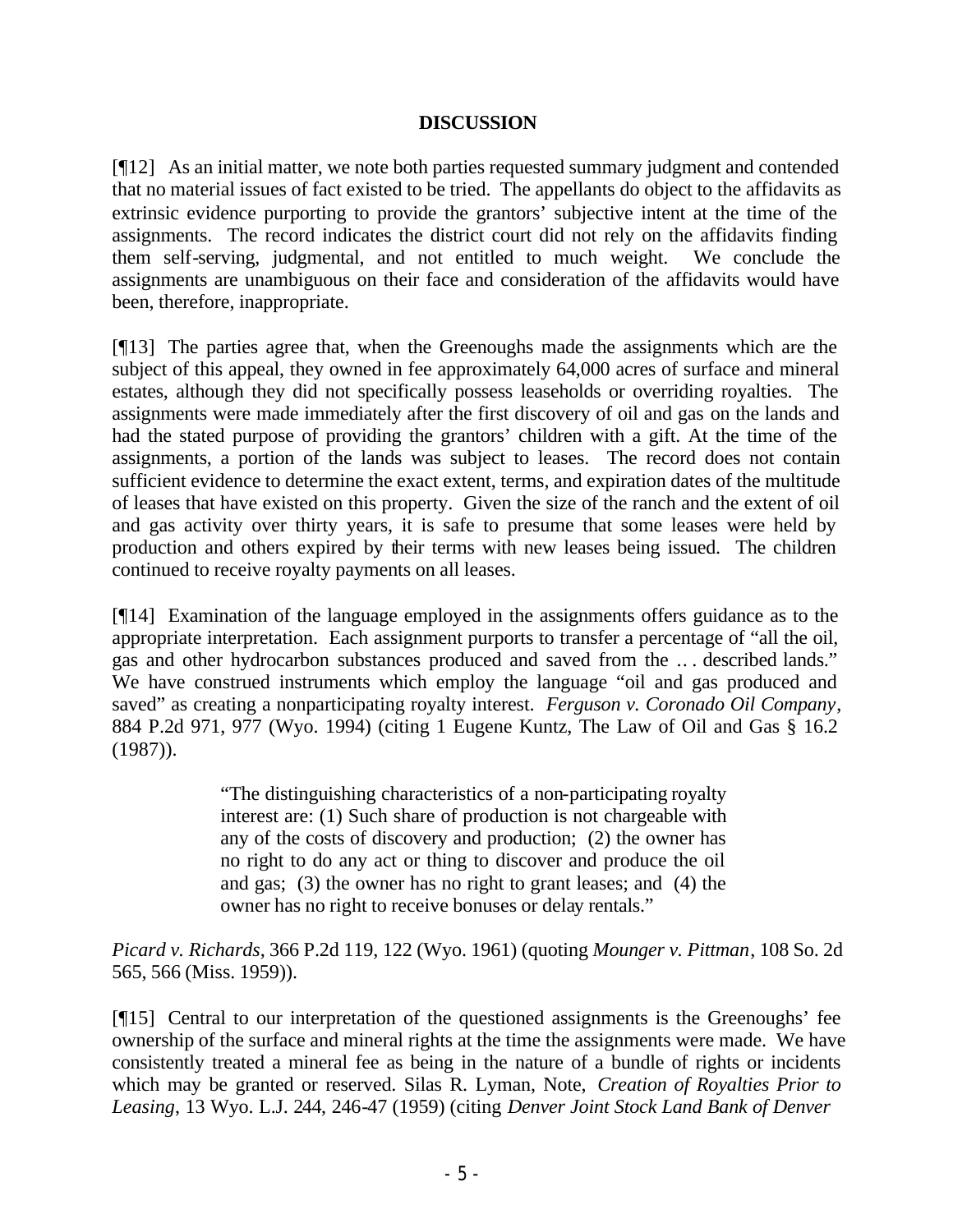*v. Dixon*, 57 Wyo. 523, 122 P.2d 842 (1942)). Fee owners, such as the Greenoughs, have the capacity to create and convey any one or all of a myriad of separately identifiable interests in oil and gas under their property, including royalty interests. *Williams v. Watt*, 668 P.2d 620, 624 (Wyo. 1983); *Bensinger v. Scott*, 625 P.2d 775, 777 (Wyo. 1981). Such royalty interests may be created for years, for life, or in fee. *Williams*, 668 P.2d at 624 (citing 1A W. L. Summers, The Law of Oil and Gas § 136 (1954)). "It is also observed that a right to royalty may be reserved or granted before any mineral lease is executed, and such right is generally termed a 'perpetual nonparticipating royalty', where no right is granted or reserved to participate in making future leases." *Oregon Basin Oil & Gas Co. v. Ohio Oil Co.*, 70 Wyo. 263, 275, 248 P.2d 198, 203 (1952). The fact the Greenoughs may have already leased some of the parcels to third parties at the time of the assignments is no impediment to interpretation of those assignments as conveying perpetual nonparticipating royalties. "A perpetual nonparticipating royalty may be created by grant or reservation after and subject to an existing oil and gas lease." 3A W. L. Summers, The Law of Oil and Gas § 599 at 238 (1958).

[¶16] Reservation or grant of a royalty interest prior to the lease of the subject property "is generally termed a perpetual nonparticipating royalty, if no right is granted or reserved to participate in the making of future leases." *Dixon*, 122 P.2d at 844. It is clear from the "heirs, successors and assigns" language in the habendum clauses of the assignments that the Greenoughs were creating perpetual nonparticipating royalties as opposed to a life estate or a term of years. The assignments were recorded, and the appellants do not claim they took the property without notice of the rights of the appellees to nonparticipating royalties.

[¶17] The question remains whether use of the term "over-riding royalty" in one clause is so contrary to our interpretation of the balance of the assignment language as to render those assignments void. At least one commentator has asserted "[t]he rights created by the parties, not the name, nor an occasional inadvertent or malapros phrase, establishes what it is." John D. Lawyer, *Fee Royalty Conveyancing in Wyoming*, 2 Land & Water L. Rev. 117, 122 (1967) (citing *Picard*, 366 P.2d at 123). The interpretation urged by the appellants would render meaningless the conveyance clause which granted "all right, title and interest" in a certain percentage of all oil and gas produced from all the described lands without any limitation to particular leases.

 [¶18] "[N]o single provision taken alone, much less a single c[l]ause in a sentence, has controlling effect. [The court] must consider and give effect to all the provisions of the contract so that none will be rendered meaningless." *West Texas Utilities Co. v. Exxon Coal USA, Inc.*, 807 P.2d 932, 936 (Wyo. 1991). In *West Texas Utilities Co.,* this court rejected a similar argument which urged the application of a single remedy clause in such a manner as to abrogate a twenty-year coal supply contract. The court recognized such a result was contrary to the parties' intent as determined from the contract and the surrounding circumstances. We follow a similar course here and give effect to the grantors' obvious intent to assign a perpetual nonparticipating royalty interest in all the lands covered by the assignment.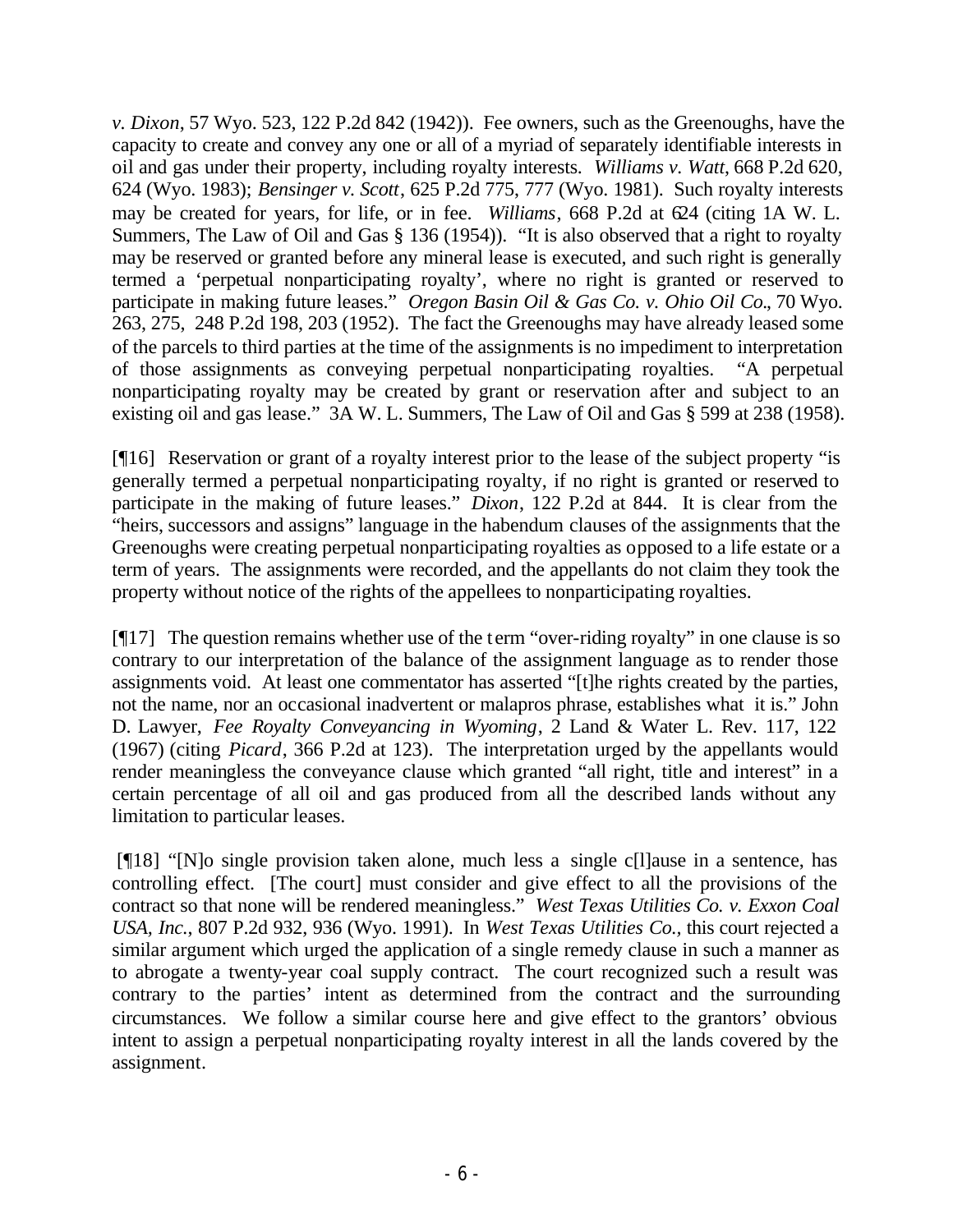[¶19] "As a general rule, words in a contract will be given their usual and primary meaning at the time of the execution of the contract. The foregoing rule applies to technical words in a contract and the meaning of such words must be construed as of the date of the execution of the contract." *Oresta v. Romano Bros.*, 73 S.E.2d 622, 628 (W. Va. 1952) (citation omitted); *see also Fairfax Village Condominium VIII Unit Owners' Association v. Fairfax Village Community Association, Inc.*, 726 A.2d 675, 677 (D.C. 1999); 17A Am. Jur. 2d *Contracts* § 359 (1991). In this context, the term "over-riding royalty" need not be interpreted as limiting the effect of this assignment.

> The term "overriding royalty" has been defined in numerous judicial opinions as an interest in oil and gas production at the surface, free of the expense of production, and in addition to the usual land owner's royalty reserved to the lessor in an oil and gas lease. As stated in 2 Williams and Meyers, Oil and Gas Law, § 418.1, p. 341: "An overriding interest is, first and foremost, a "royalty interest."

*Cities Service Oil Company v. Pubco Petroleum Corporation*, 497 P.2d 1368, 1372 (Wyo. 1972) (footnote omitted); *see also Connaghan v. Eighty-Eight Oil Company*, 750 P.2d 1321, 1324 (Wyo. 1988).

[¶20] Over time, the use of the term "overriding royalty" has evolved and has more recently been used to describe an interest carved out of the lessee's share of the oil and gas. Howard R. Williams & Charles J. Meyers, Manual of Oil and Gas Terms at 750 (10<sup>th</sup> ed. 1997). A discussion of the evolution of the term is contained in the Manual of Oil and Gas Terms and confirms that, during the time frame these assignments were executed, "overriding royalty" was also used to indicate a nonparticipating royalty and "added nothing to the meaning of the term 'royalty.'" *Id.*, at 749. Recent treatises continue to use the phrase to apply to nonparticipating royalties:

> Perhaps the only safe way to define the term "overriding royalty" is to say that it is a fractional interest in the gross production of oil and gas, in addition to the usual royalties paid to the lessor. The term may be used in referring to a nonparticipating royalty interest in perpetuity or for a term of years created by the land or mineral owner prior to a lease for oil and gas.

3 W. L. Summers, The Law of Oil and Gas § 554 at 624 (1958).

[¶21] The record in this case confirms that operators used the term in such a fashion during the same time period as the assignments were executed. One of the leases from the Greenoughs to Phillips Petroleum Company, dated September 21, 1967, reserved the usual one-eighth royalty and an additional four percent "overriding royalty" to the lessors. Consequently, it is reasonable to construe the term in this assignment in a manner which